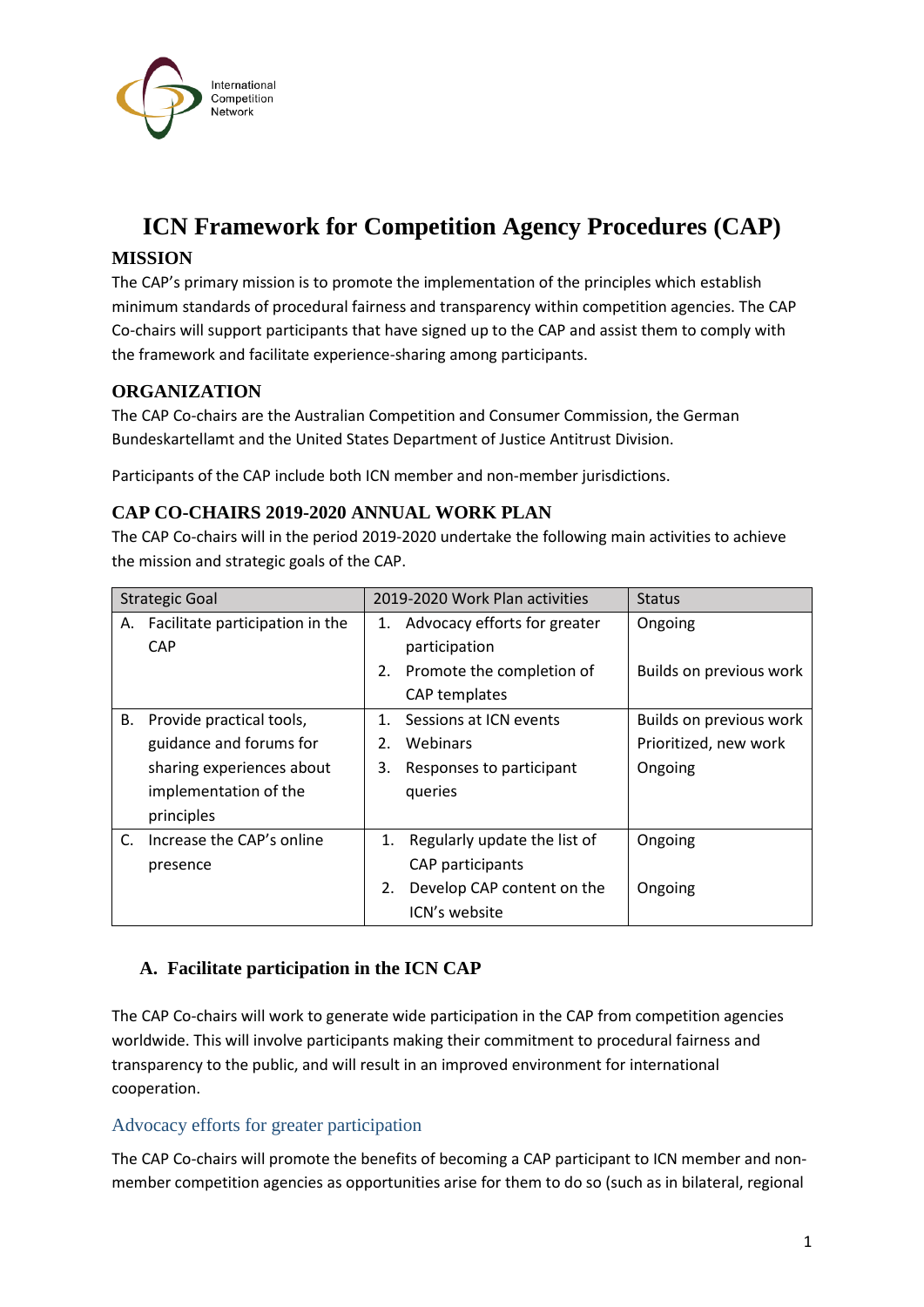

or international meetings) and in consultation with the other CAP Co-chairs. The principle advocacy efforts will include ongoing calls, side meetings with ICN member and non-member competition agencies. There will also be communications to ICN members via ICN newsletters promoting the benefits of the CAP.

Widespread adoption of the ICN CAP will help promote implantation of principles of procedural fairness, including for newer competition agencies operating in different political and legal environments.

Implementing the principles can help improve the quality and consistency of global competition law enforcement, and creates better conditions for improved cooperation between agencies. Enhancing agency transparency on enforcement procedures will aid agency willingness to both informally and formally exchange information and provide assistance.

# Promote and assist with the completion of ICN CAP templates

Participation in the ICN CAP obliges agencies to complete a template outlining how each participant complies with the procedural fairness and transparency agencies.

The CAP Co-chairs plan to facilitate completion of the templates through a number of activities. This includes providing the Co-chairs' completed templates as examples for participants to use as a reference, offering assistance to participants, and regular email contact with participants reminding them of the due dates for ICN CAP templates.

The Co-chairs will send a welcome email in September 2019 that will remind ICN CAP participants of the due date for templates, and will also circulate the CAP 2019-2020 Work Plan.

The Co-chairs will provide ongoing assistance to participants requesting assistance to complete their templates during 2019/20. Participants can contact the Co-chairs as a group to request assistance or approach one of the Co-chairs directly.

# **B. Share ideas, examples and experiences**

# Sessions at ICN events

The Co-chairs will host sessions on the ICN CAP at ICN events where appropriate. For instance, there will be a session at the ICN Cartels Working Group Workshop in October 2019. The session will:

- Allow the Co-chairs to update participants on recent ICN CAP developments;
- Discuss the process of completing their templates;
- Share internal training they are planning to run/have run on the ICN CAP;
- Outline internal reviews they are/have been conducting to assess whether their agency policies and procedures are in line with the ICN CAP obligations; and
- Provide a forum for discussion and contributions from other Workshop attendees on these topics.

The CAP Co-chairs will also host a further session at the next ICN Annual Conference in May 2020.